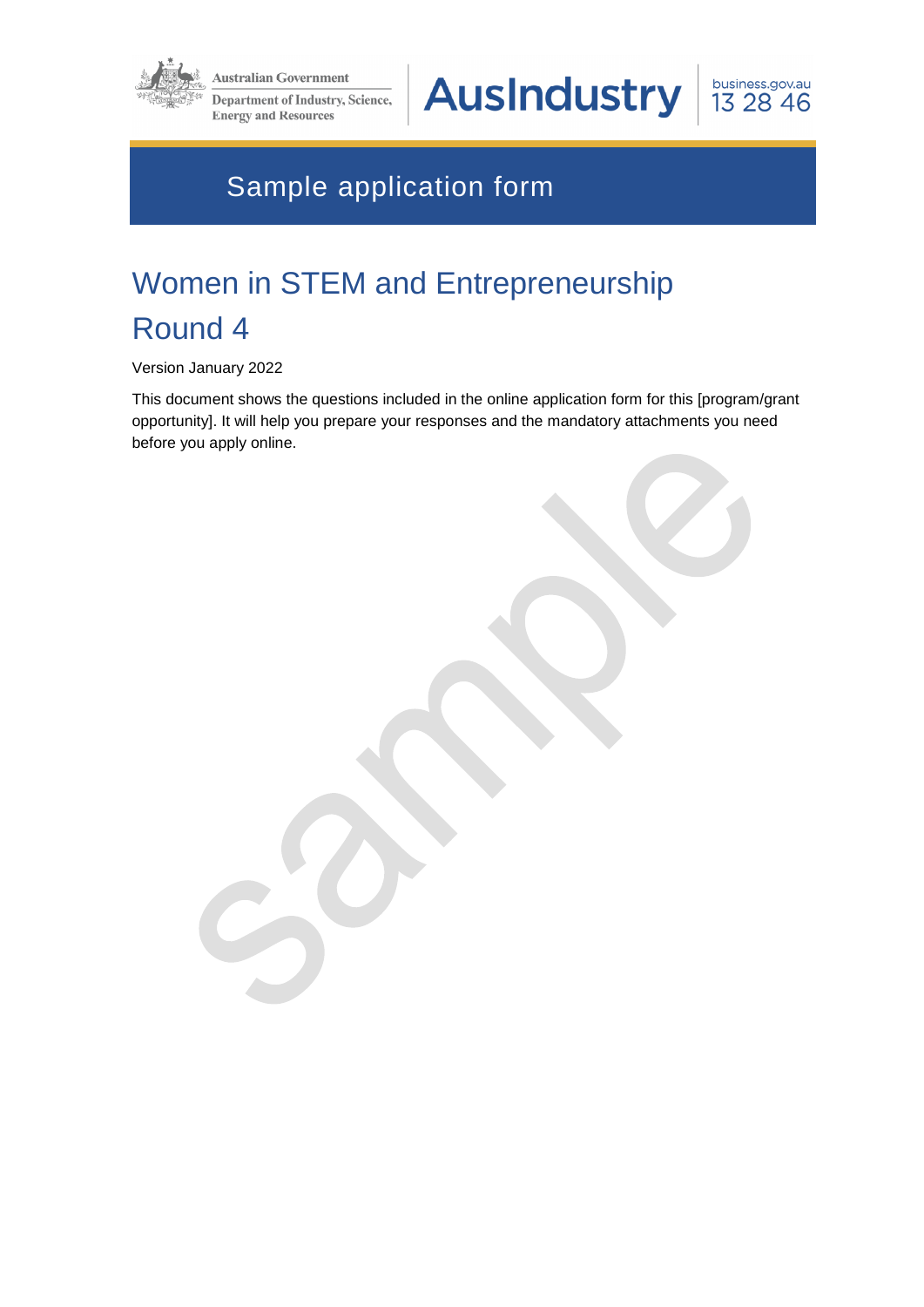## **Instructions**

The online form captures the information required by the department to assess and manage your application for services and funding.

The first page of the application page contains the following instructions.

## **Completing your application**

The application consists of separate pages as shown in the navigation menu on the left hand side of the portal page. You can navigate between pages using the menu or the buttons at the bottom of each page.

A red asterisk \* indicates a mandatory question. A warning message may appear if you have not completed all of the mandatory questions or if there is an issue with information you have entered.

### **Saving your responses**

You can save your changes at any time by using the Save button.

To prevent you losing your work you should save often. The portal will time out after 30 minutes if you do not save. Typing or moving your mouse does not reset the time out.

You must use the Save and Continue button to validate the information on each page. If you use the menu to navigate between pages, you will be prompted on the final page to go back and validate all of the information you have entered. A green tick indicates a validated page.

You can modify saved responses up until you submit your application.

## **Participants**

You may invite others to assist in completing your application via the application summary page. To do this:

- Select the Participants button
- Enter the details

An email will be sent to the participant inviting them to assist with your application.

## **Submitting your application**

You must complete every page of the application before you can submit.

You must also read and agree to the declaration which advises you of your responsibilities.

Check all your answers before you submit your application. After you submit, it will no longer be editable.

#### **Internet browsers supported by the portal**

We recommend that you use the following browsers for optimum functionality:

- On Windows: The latest versions of Mozilla Firefox, Google Chrome and Microsoft Edge
- On Mac: The latest versions of Safari and Google Chrome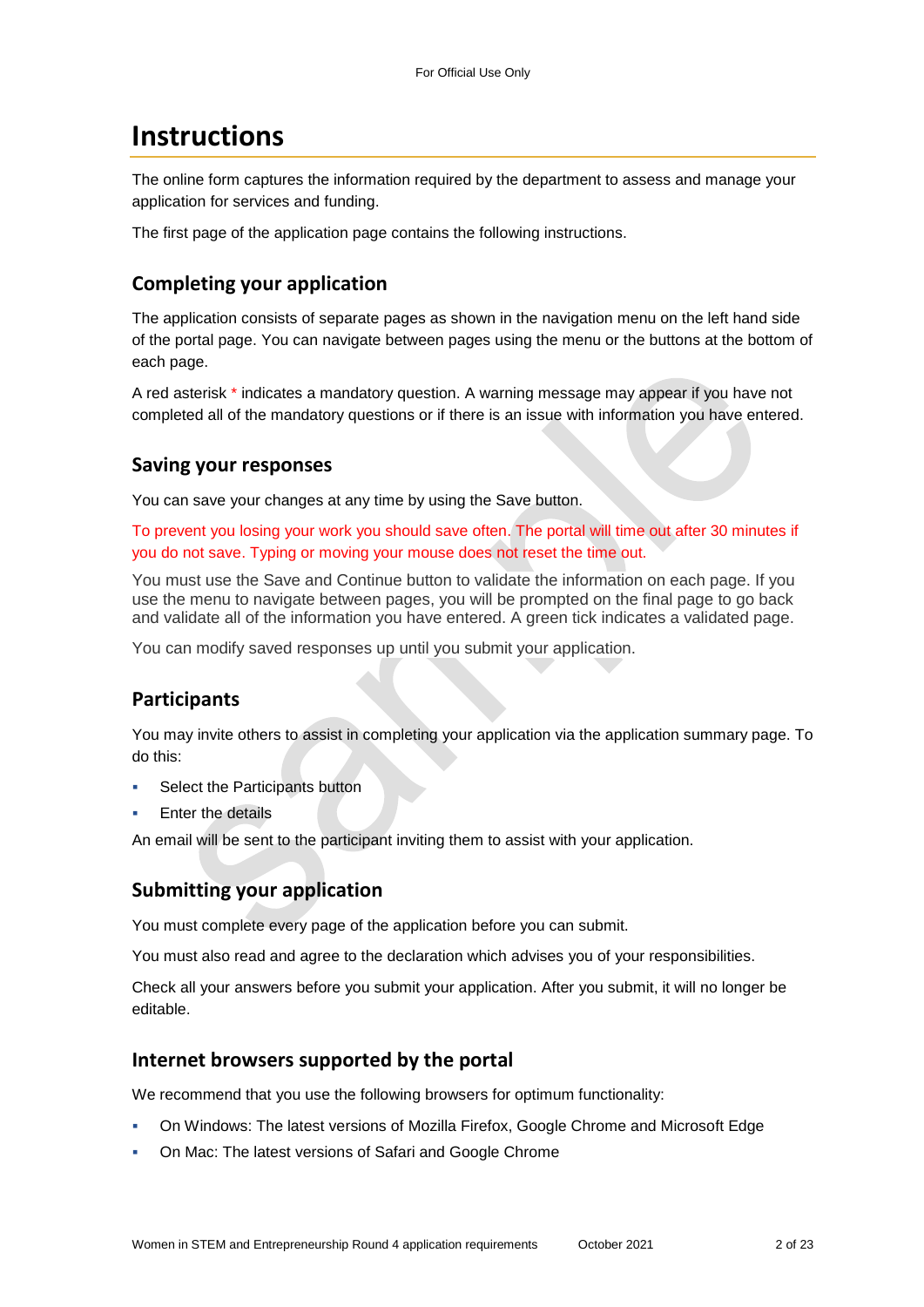## **Getting help**

If you require further assistance completing this form, **contact us** by email or web chat or on 13 28 46.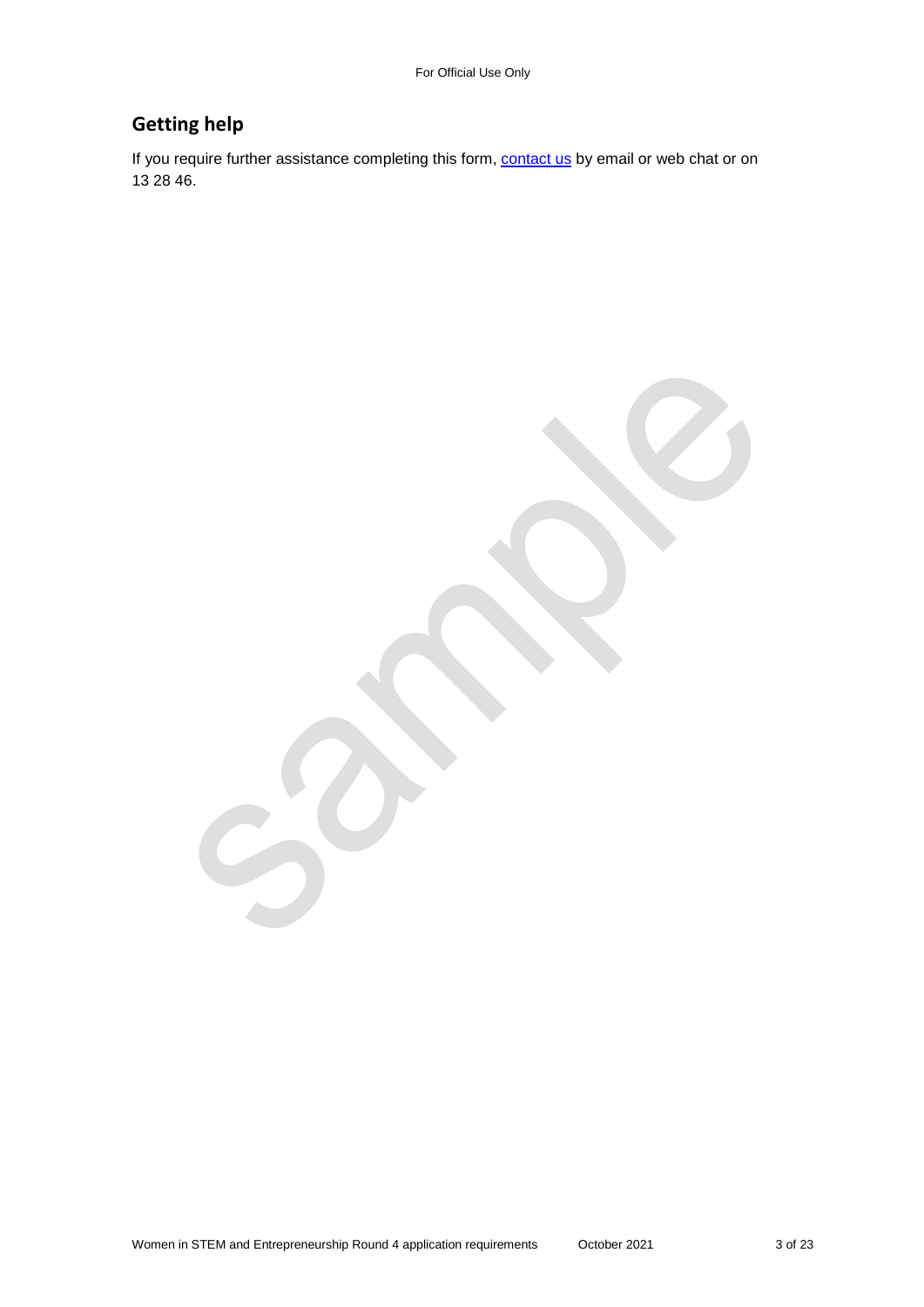# **A. Program selection**

Before you start your application, we need to first identify what type of entity is applying.

*Some programs we offer allow entities without an ABN to apply. The form is designed to accommodate these entities. However for this grant opportunity, an ABN is mandatory, If you do*  not have an ABN this grant opportunity will not appear in the program selection at the bottom of the *first page and you will not be able to continue.* 

If you are a trustee applying on behalf of a trust we will need details of both the trust and trustee.

Before you start you should have the following details ready if they are applicable to you.

- Australian Business Number (ABN)
	- or
- Australian Company Number (ACN)
- Indigenous Corporation Number
- Australian Registered Body Number
- Australian Registered Scheme Number
- Incorporated Association Registration
- Co-operative Registration Number
- Charity status
- Not for profit status

Where applicable, international organisations will need to provide

- country of registration
- registration number

If you do not have an ABN we will ask you why you do not have one. You should note the following.

*If you are entitled to an ABN and do not provide it to us, we will be required to withhold 47 per cent from any grant awarded. If you intend to apply for an ABN you should do so before starting your application as you cannot update these details in the application form. If you apply for an ABN after you start your application you will need to start again.* 

## **A.1. Program selection**

You must select from a drop-down menu the program that you are applying for. If you have been provided with an Invitation code, you will be able to enter it here which will select the program for you.

- Field 1 select Women in STEM and Entrepreneurship Round 4
- Field 2 select Women in STEM and Entrepreneurship Round 4

*When you have selected the program, the following text will appear.* 

The grant opportunity will run over 3 financial years from 2022-23 to 2024-25.

The Women in STEM (science, technology, engineering, and mathematics) and Entrepreneurship program (the program) was announced under the National Innovation and Science Agenda, and is part of the Australian Government's commitment to Advancing Women in STEM.

The program supports investment in gender equity initiatives that aim for lasting systemic change and eliminating barriers for women's participation in STEM education and careers, and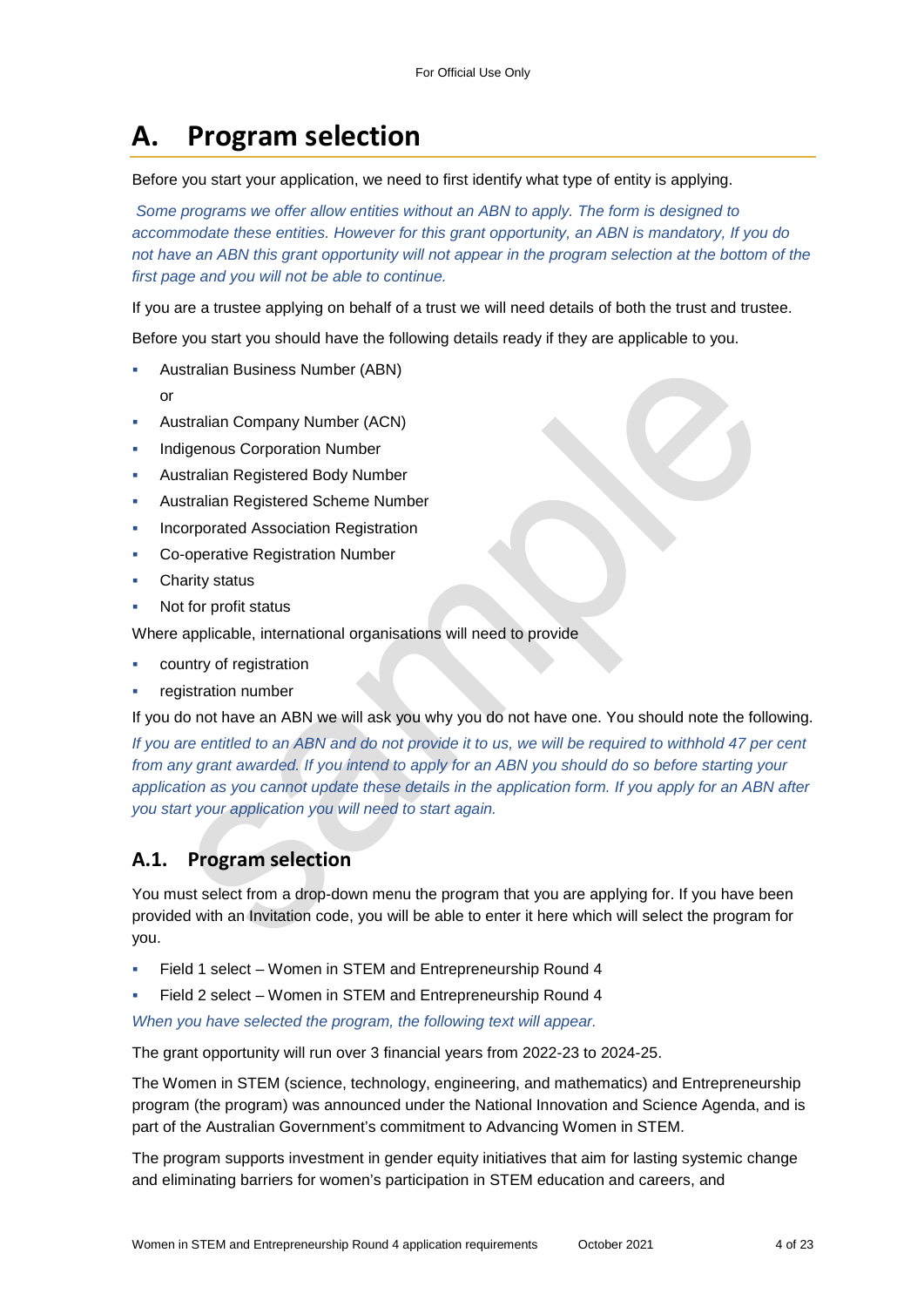entrepreneurship, building on the Australian Government's Advancing Women in STEM strategy and the Women in STEM Decadal Plan, which was developed by the Australian Academy of Science and Australian Academy of Technology and Engineering.

The objectives of the Round 4 grant opportunity are to:

- reduce and/or mitigate systemic and cultural barriers to participation in STEM education, careers, innovation and entrepreneurship by girls and women
- reduce the multiplier effect of intersectional barriers to participation, development and leadership of girls and women in STEM education, careers, innovation and entrepreneurship
- increase the participation, development and leadership of girls and women in STEM education, careers, innovation and entrepreneurship
- grow and strengthen the networks and support for girls and women in STEM education, careers, innovation and entrepreneurship
- increase and improve the knowledge and understanding of systemic and cultural barriers to participation in STEM education, careers, innovation and entrepreneurship by girls and women
- grow and strengthen the effect of projects and organisations support for girls and women in STEM education, careers, innovation and entrepreneurship.

The maximum grant amount is \$1,000,000 and the minimum is \$500,000.

You should read the grant opportunity guidelines and sample grant agreements before filling out this application. We recommend you keep the guidelines open as you are completing your application so you can refer to them when providing your responses.

You may submit your application at any time up until 5.00pm AEDT on 2 March 2022. Please take account of time zone differences when submitting your application.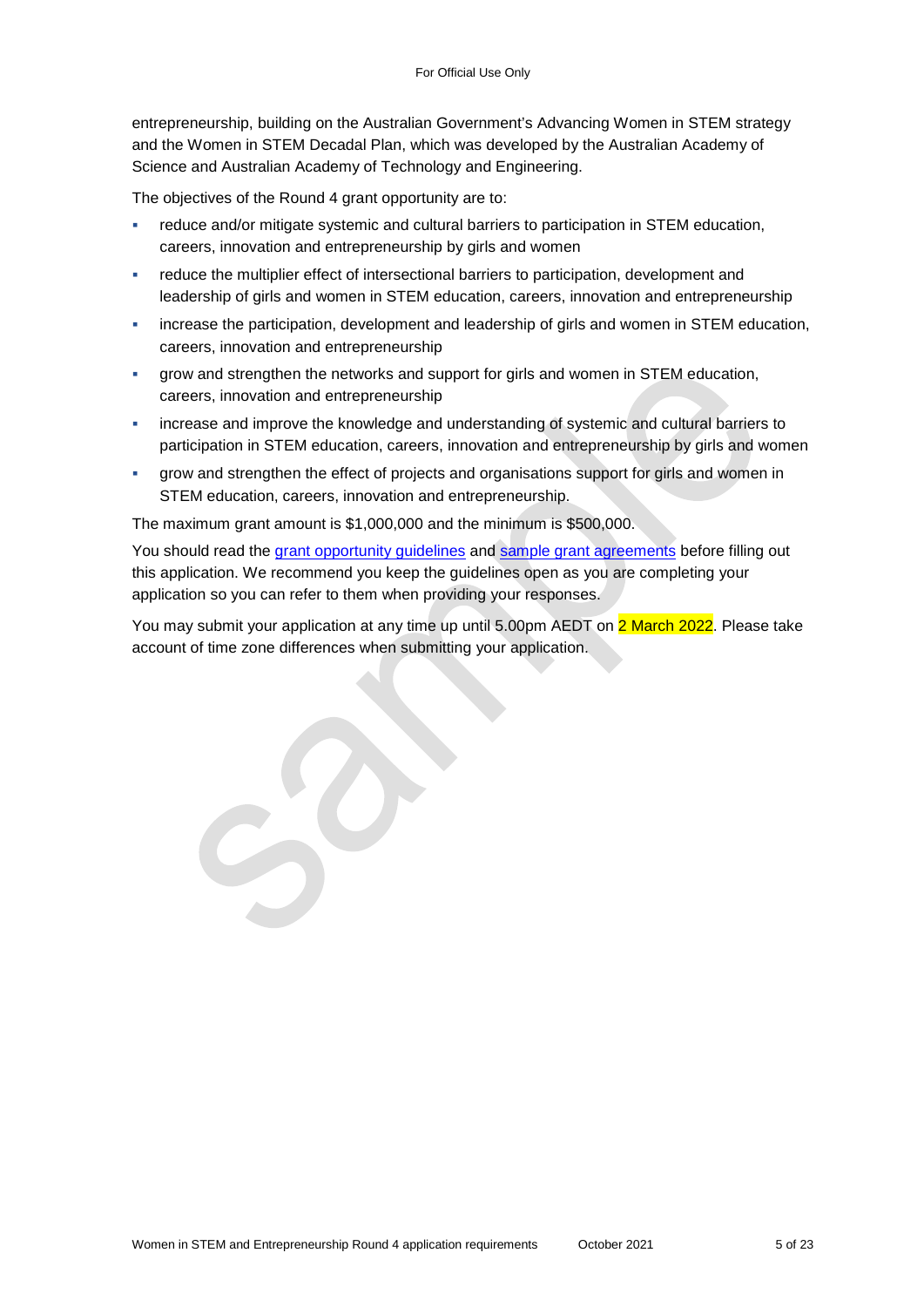# **B. Eligibility**

We will ask you the following questions to establish your eligibility for the WISE Round 4 grant opportunity.

*Questions marked with an asterisk are mandatory.* 

- Select which type of entity your organisation is. \*
	- an entity, incorporated in Australia
	- a publically funded research organisation (PFRO) as defined in section 14 of the grant opportunity guidelines
	- a government or non-government vocational education and training (VET) provider as defined in section 14 of the grant opportunity guidelines, or technical education (TAFE) institution
	- an incorporated not for profit organisation.
	- none of the above

*You must select one of the eligible options from a drop down menu to proceed to next question.* 

 Is your project a scale up or an extension of an existing project that is delivering WISE program objectives and has an ongoing or completed evaluation?\*

*You must answer yes to proceed to the next question.* 

 Does your project have evaluation reporting that demonstrates how your previous project activities have addressed diversity in STEM?\*

*You must answer yes to proceed to next question* 

Will your project have at least \$500,000 (excl. GST) in eligible expenditure?\*

*You must answer yes to proceed to next question.* 

 Do you have a COVID-19 contingency plan that does not involve an increase in grant amount requested?\*

#### *You must answer yes to proceed to next question.*

 Can you provide evidence from your board (or chief executive officer or equivalent if there is no board) that the project is supported, and that you can complete the project and meet the costs of the project not covered by grant funding?\*

*You must answer yes to proceed to next question.* 

 Can you declare that you and any project partner/s are not included on the National Redress Scheme's website list of 'Institutions that have not joined or signified their intent to join the Scheme' [\(www.nationalredress.gov.au\)](http://www.nationalredress.gov.au/)?

You must answer yes to proceed to next question. You can find the list of institutions **[here.](https://www.nationalredress.gov.au/)** 

 Can you declare that you and any project partner/s have not been named by the Workplace Gender Equality Agency as an organisation that has not complied with Workplace Gender Equality Act (2012)?

*You must answer yes to proceed to next section. Non-compliant organisations list can be found [here.](https://www.wgea.gov.au/what-we-do/compliance-reporting/non-compliant-list)*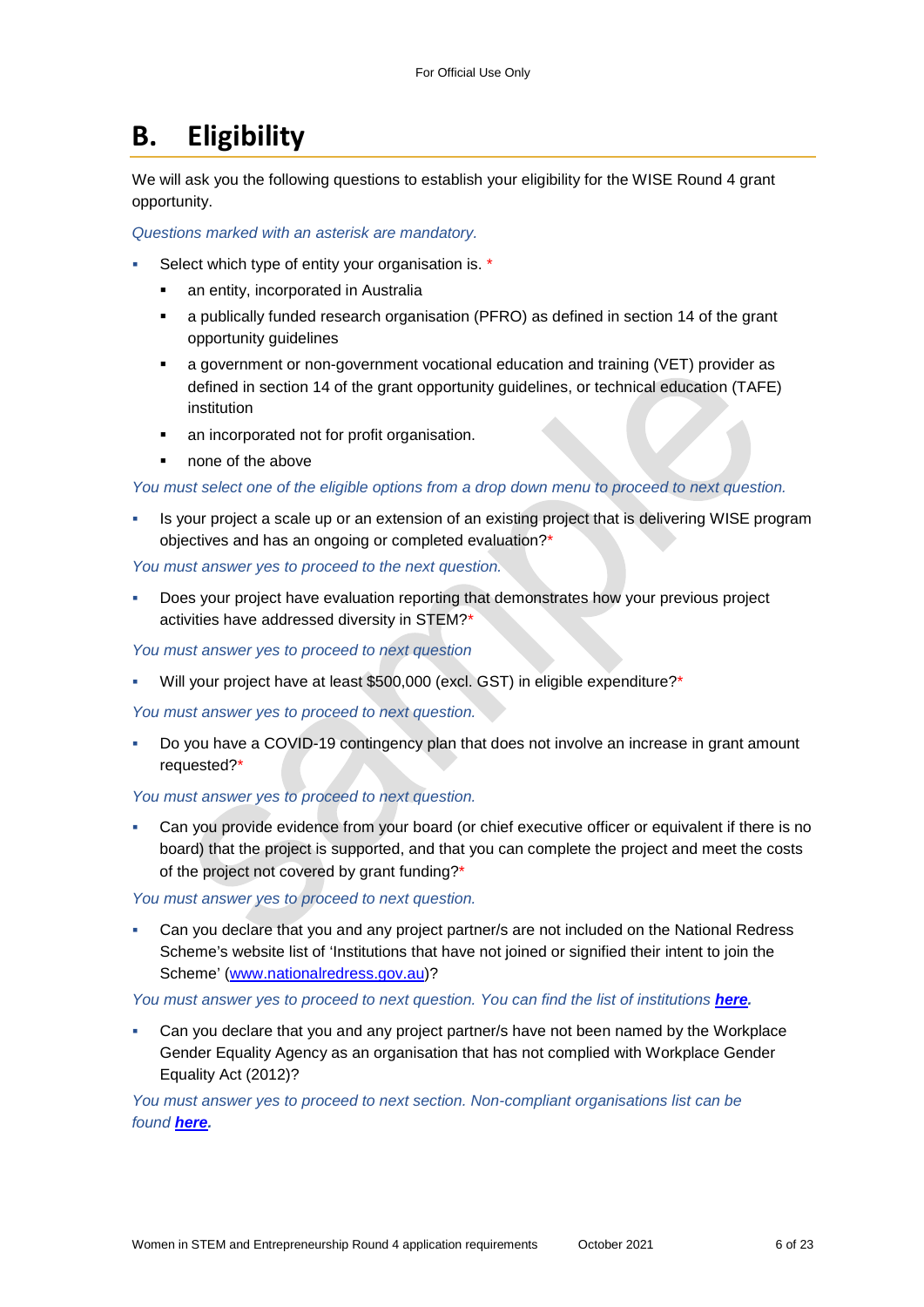# **C. Applicant address**

### **C.1. Applicant street address**

You must provide your street address

*When you start typing the address in the field you can select the correct one from the drop down list that appears. If it is not there you can enter manually.* 

## **C.2. Applicant postal address**

You must provide your postal address

*When you start typing the address in the field you can select the correct one from the drop down list that appears. If it is not there you can enter manually.*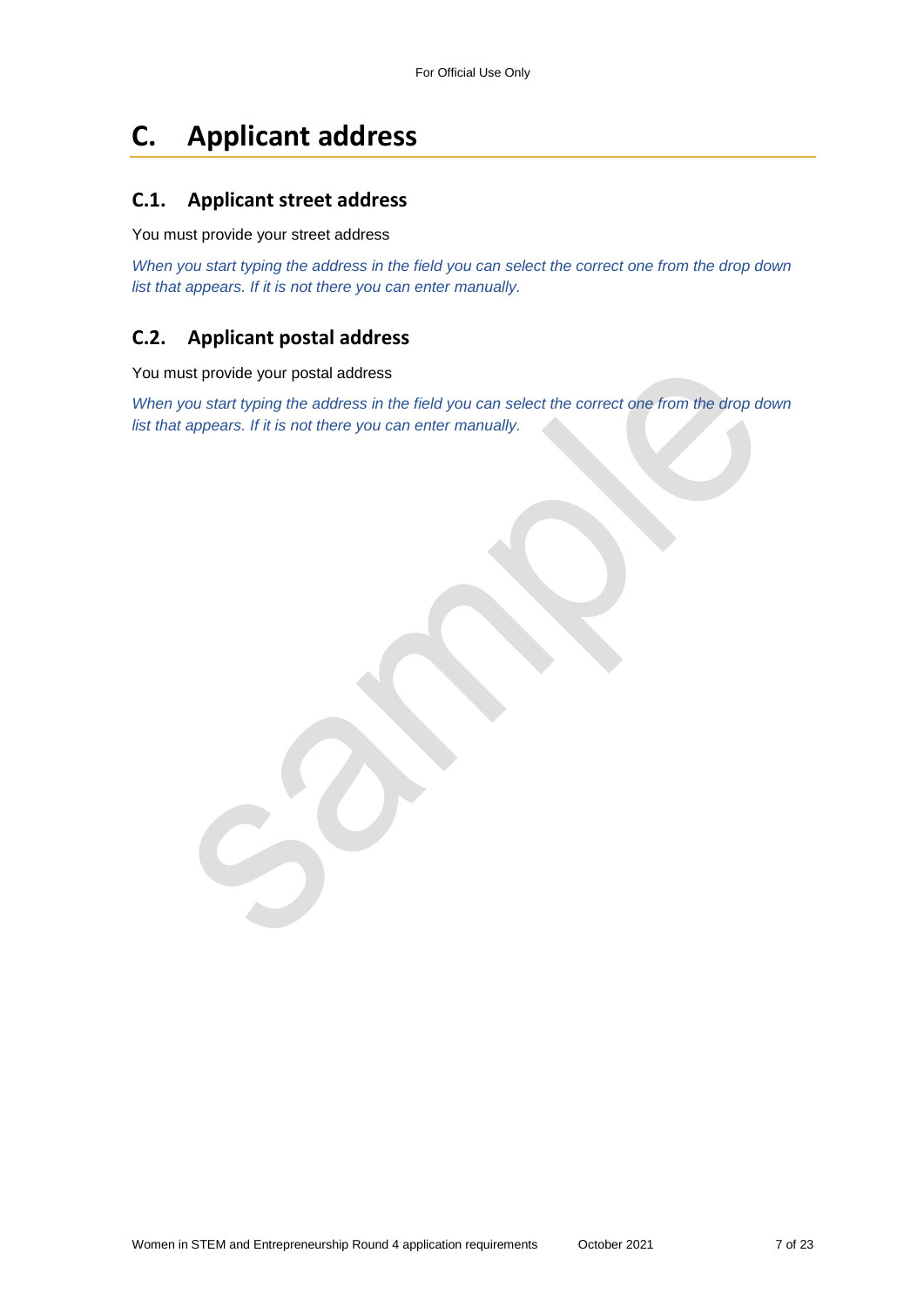## **D. About your organisation**

#### **D.1. Latest Financial Year Figures**

- Has the applicant existed for a complete financial year?
- If no, enter the number of months completed in the financial year to date.

### **D.2. Recent trading performance**

You must provide the following financial information about the applicant organisation.

*We collect the following data from all applicants across all grant programs. We use this data to better understand your organisation and to help us develop better policies and programs.*

*All amounts must show a whole dollar value e.g. \$1 million should be presented as \$1,000,000. The turnover value must be that of the entity that is making the grant application (the 'applicant'), regardless of whether the entity belongs to a consolidated group for tax purposes.* 

*These fields are mandatory and entering \$0 is acceptable if applicable for your organisation.* 

#### Sales Revenue (Turnover)

*Total revenue from the sale of goods and services, as reported in your organisation's Business Activity Statements (BAS).* 

Export revenue

*Total revenue from export sales, as reported in your organisation's BAS.* 

R&D expenditure

*Expenditure on research and development, i.e. creative work undertaken on a systematic basis in order to increase the stock of knowledge, including knowledge of man, culture and society, and the use of this stock of knowledge to devise new applications.* 

#### Taxable income

*Taxable income or loss as per the applicant's Business Income Company Tax Return form.* 

Number of employees (headcount)

*Number of individuals who are entitled to paid leave (sick and holiday), or generate income from managing the business. This should include working proprietors and salaried directors.* 

Number of independent contractors (headcount)

*Number of individuals engaged by the business under a commercial contract (rather than an employment contract) to provide employee-like services on site.* 

## **D.3. Your ANZSIC code**

Provide from a drop-down menu:

- your organisation's main revenue earning division under the Australian and New Zealand Standard Industrial Classification [\(ANZSIC\)](https://www.abs.gov.au/ausstats/abs@.nsf/0/20C5B5A4F46DF95BCA25711F00146D75?opendocument).
- your organisation's main revenue earning class under the Australian and New Zealand Standard Industrial Classification [\(ANZSIC\)](https://www.abs.gov.au/ausstats/abs@.nsf/0/20C5B5A4F46DF95BCA25711F00146D75?opendocument).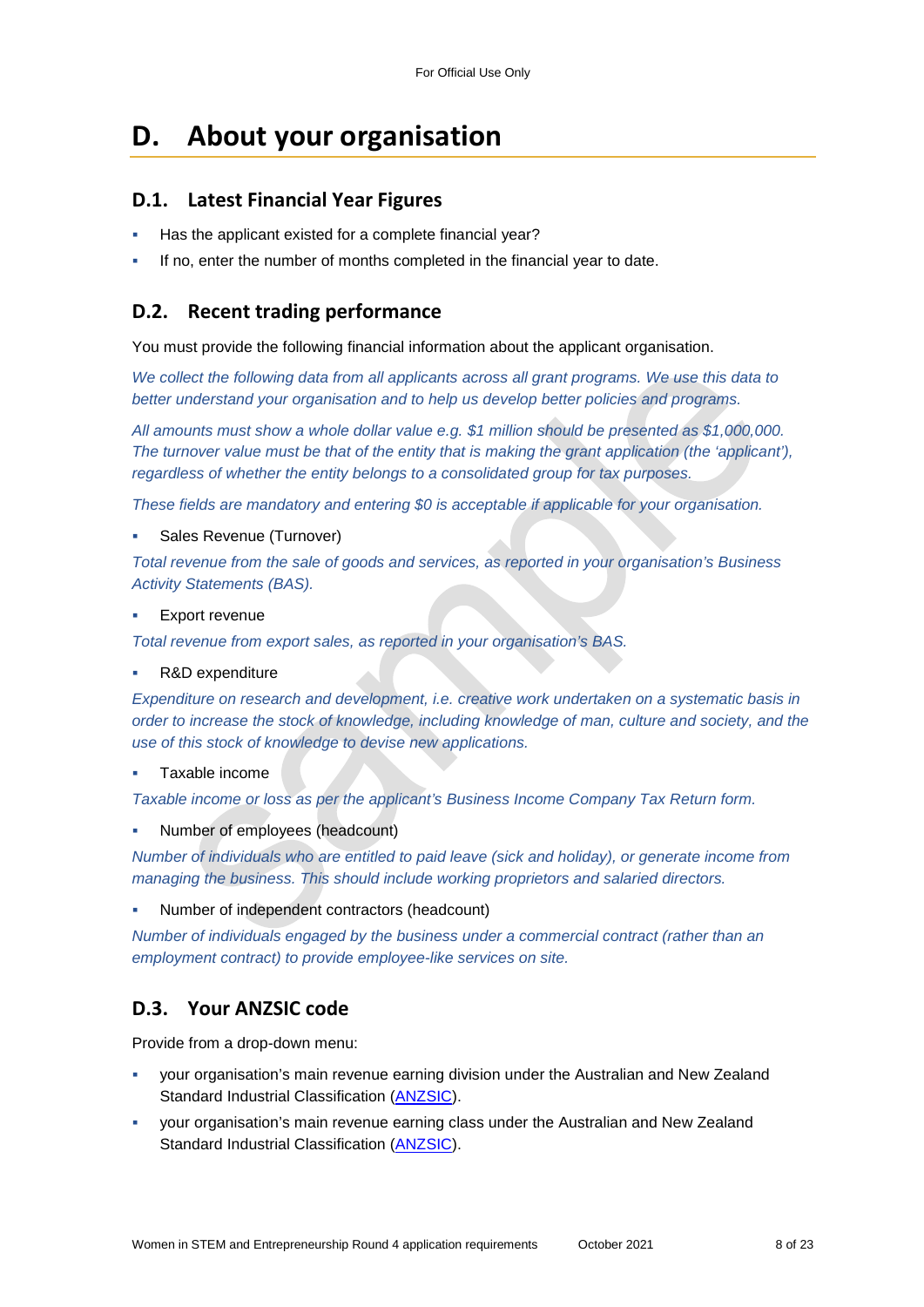## **D.4. Indigenous organisation**

Is your organisation Indigenous owned?

*An organisation is considered Indigenous owned where at least 51% of the organisation's members or proprietors are Indigenous.* 

Is your organisation Indigenous controlled?

*An organisation is considered Indigenous controlled where at least 51% of the organisation's board or management committee is Indigenous.*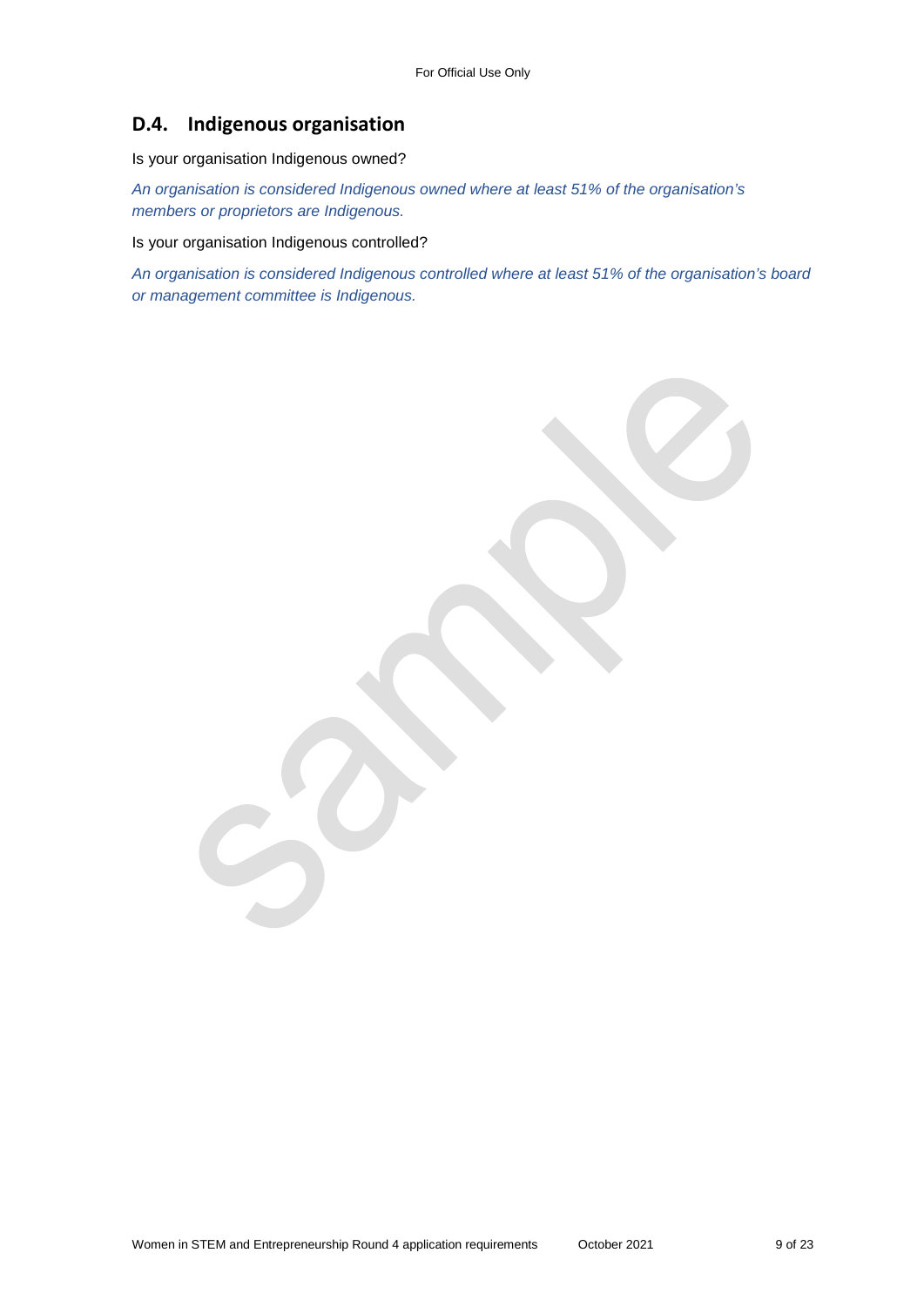## **E. Project information**

On this page you must provide the detailed information about your proposed project.

*If your application is successful, we will publish some grant details on GrantConnect and other government publications. Published details include:* 

- *name of the grant recipient*
- *a project title*
- *a brief project description and its intended outcome*
- *amount of grant funding awarded.*

#### **E.1. Project title and description**

Provide a project title.

*Your response is limited to 75 characters including spaces and does not support formatting.* 

Provide a brief project description.

*Your response is limited to 750 characters including spaces and does not support formatting.* 

*Ensure your project description focuses on your project's key activities and outcomes. Outline what it is you are going to do and how it will benefit girls and women in STEM education, careers, innovation and entrepreneurship.* 

 *Detailed project description and key activities* 

*This information will be included in your grant agreement if your application is successful.* 

Provide a detailed description of your project including the project scope and key activities.

*Your response is limited to 5000 characters including spaces and does not support formatting.* 

You must also provide a project plan which you should attach later in your application. Refer to the grant opportunity guidelines for the requirements of the project plan.

#### **E.2. Project outcomes**

*This information will be included in your grant agreement if your application is successful.* 

Provide a summary of the expected project outcomes.

*Your response is limited to 5000 characters including spaces and does not support formatting.* 

#### **E.3. Project duration**

*Your project must be completed in line with the dates provided in the grant opportunity guidelines.* 

*Your project must be completed 30 April 2025* 

- Estimated project start July 2022
- Estimated project end date April 2025

*The project length will be calculated by the start and end dates you enter.*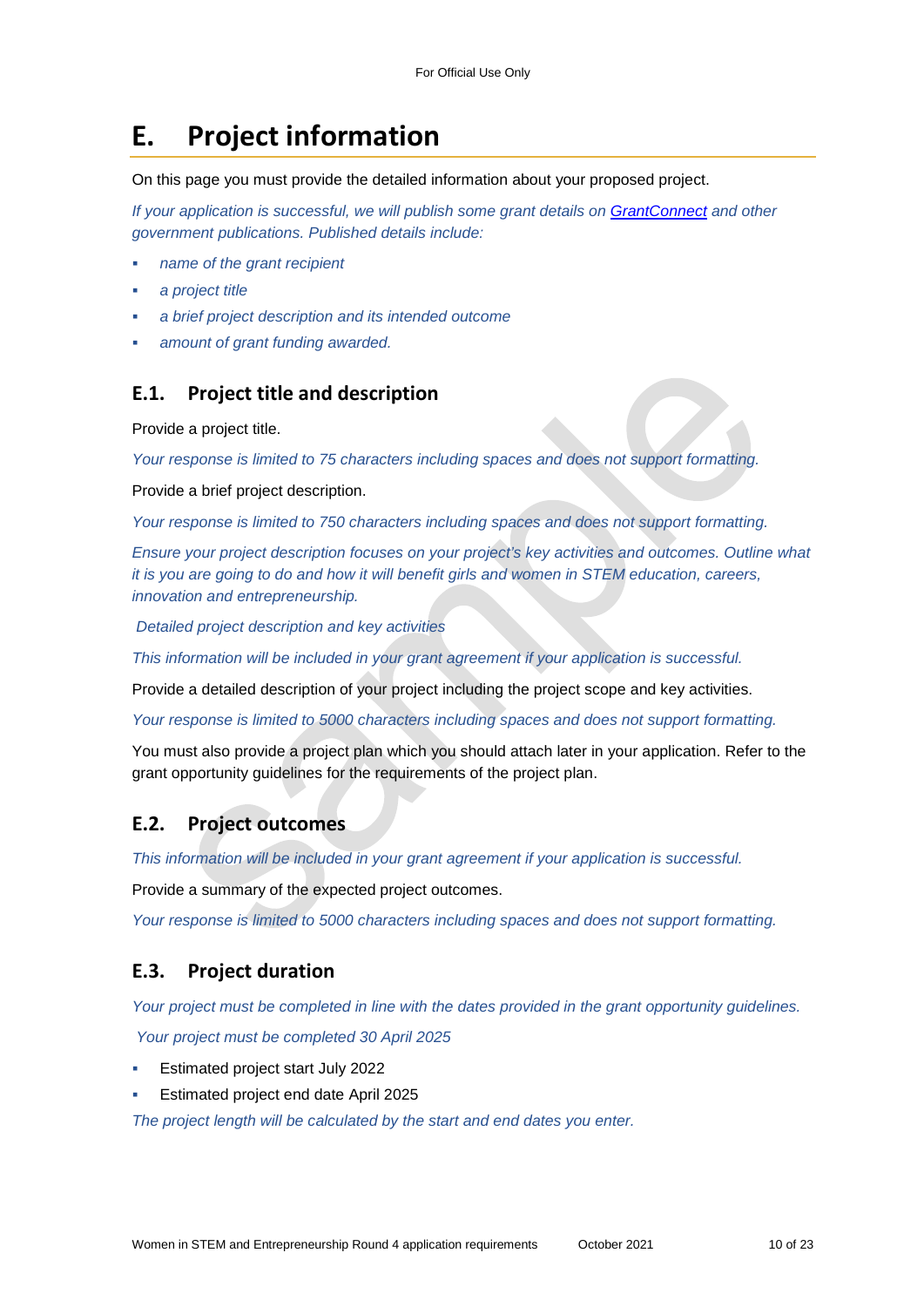## **E.4. Project focus**

Select one or more of the following that best describes how your project will be addressing inequality or discrimination against girls and women in STEM education, careers, innovation and/or entrepreneurship:

- increasing awareness and understanding of the barriers to participation of girls and women
- increasing participation and development and leadership of girls and women including senior leadership and decision making positions in government/research organisations/industry and/or businesses
- broadening and strengthening networks and support for girls and women

### **E.5. Project milestones**

You must breakdown your project into milestones. You should include the key activities occurring at each milestone. The start date of milestone 1 is the expected project start date. The end date of your last milestone activity will be the project end date. You will be required to complete the following fields. You can add a maximum of 9 milestones.

#### Milestone title

*Your response is limited to 100 characters including spaces and does not support formatting.* 

**Description** 

*Your response is limited to 750 characters including spaces and does not support formatting.* 

- Estimated start date
- Estimated end date

## **E.6. Project location**

You must provide the address where your project will be undertaken and the estimated percentage of project value expected to be undertaken at that site. If you have multiple sites you must add the address of each site.

*A project site must be a street address. Do not provide a postal address, institution or building name.* 

- Project site address
- Estimated percentage of project value expected to be undertaken at site

## **E.7. Foreign Affiliations**

Does your project receive any funding or non-financial support from a foreign source?

#### *If yes*

Provide Details of the foreign financial support.

*Your response is limited to 750 characters including spaces and does not support formatting.* 

Do any entities or key personnel involved with the project receive financial support or benefits from a foreign source?

If yes, Provide details of the arrangement.

*Your response is limited to 750 characters including spaces and does not support formatting.*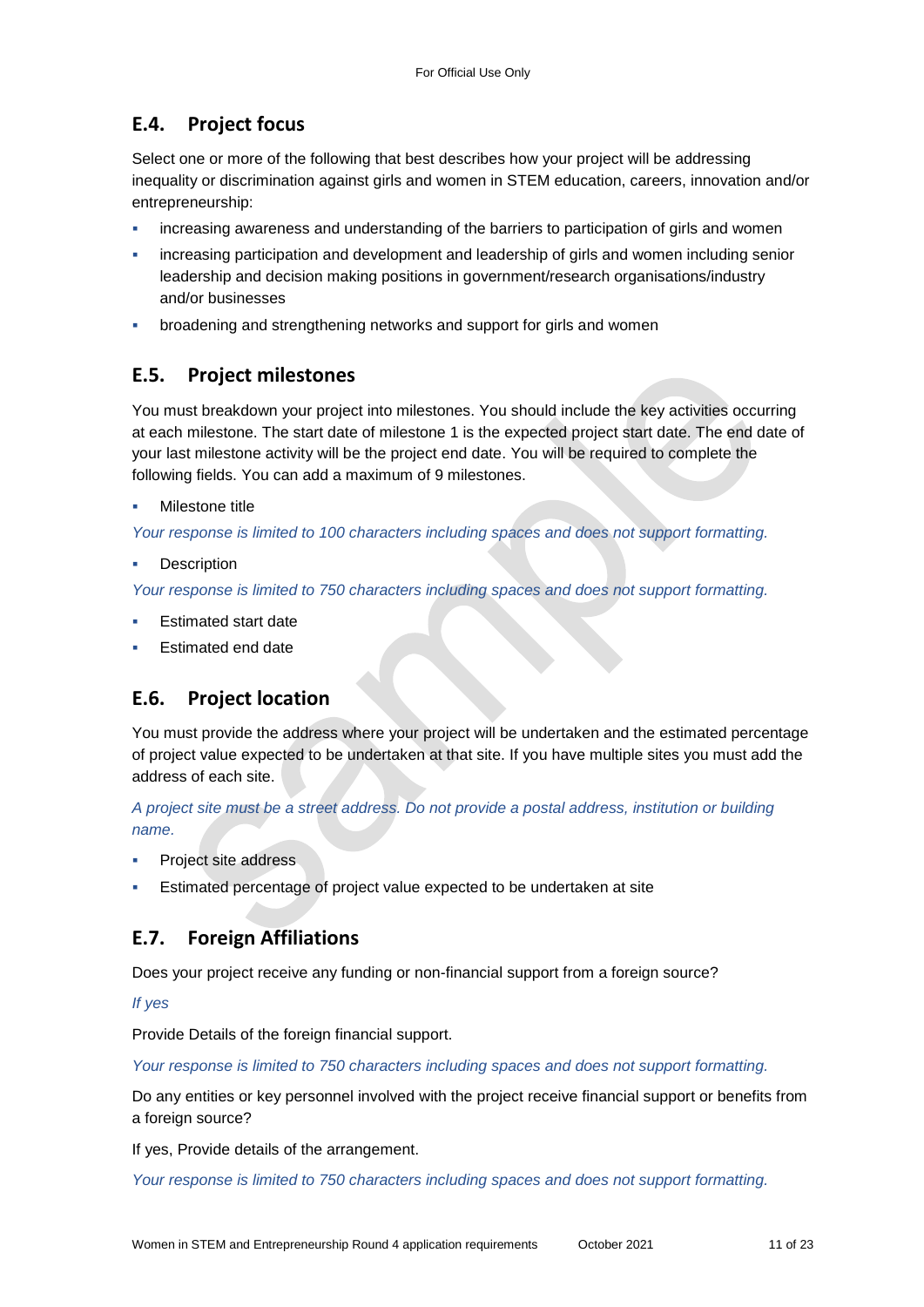Do any entities or key personnel involved with the project have any current or former association with a foreign sponsored talent recruitment program?

*If yes* 

Provide details of the foreign talent program.

*Your response is limited to 750 characters including spaces and does not support formatting.* 

Do any entities or key personnel involved with the project have any ties to a foreign government, military or state-owned enterprise?

*If yes* 

Provide details of the affiliations or associations.

*Your response is limited to 750 characters including spaces and does not support formatting.* 

#### **E.8. National Security Plan**

Does your organisation have a plan or framework in place to manage any potential security risks associated with the project and your business more broadly?

*This includes protecting your organisation from potential national security risks including cyber security threats and the secure handling of data (a copy of your plan or framework may be requested at a later stage).*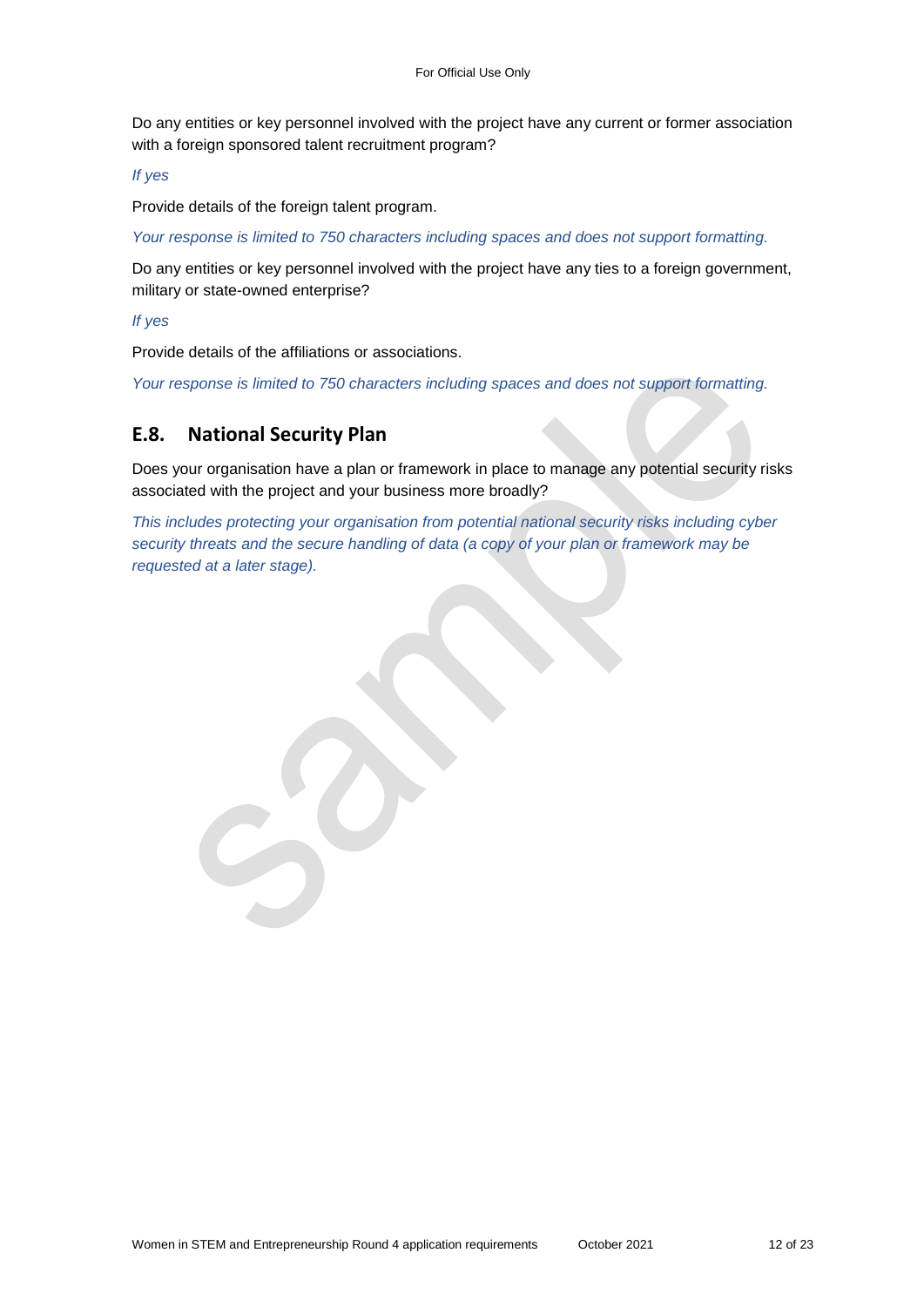# **F. Project budget**

### **F.1. Project budget summary**

Provide a summary of your eligible project expenditure over the life of the project.

*If you are registered for GST, enter the GST exclusive amount. If you are not registered for GST, enter the GST inclusive amount. We only provide grant funding based on eligible expenditure. Refer to the guidelines for guidance on eligible expenditure.* 

*The minimum project expenditure for this grant opportunity is \$500,000.* 

*You will also be required to attach a detailed project budget later in the application form. Refer to the grant opportunity guidelines for the requirements of the budget.* 

**Type of expenditure | Head of expenditure | Financial Year | Cost** Project expenditure the state of the state of  $\sim$  $\Box$ Labour  $\Box$ 2022/23 \$ 2023/24 \$ 2024/25 \$ Labour On-Costs (up to 30% of Labour Costs) \$ 2022/23 \$ 2023/24 \$ 2024/25 \$ Contract Services and the services of the services of the services of the services of the services of the services of the services of the services of the services of the services of the services of the services of the serv 2022/23 \$ 2023/24 \$ 2024/25 \$ Workshop and event costs \$ 2022/23 \$ 2023/24 \$ 2024/25 \$ Travel \$ 2022/23 \$

*Note the number of financial years will be added depending on your project start and end date.*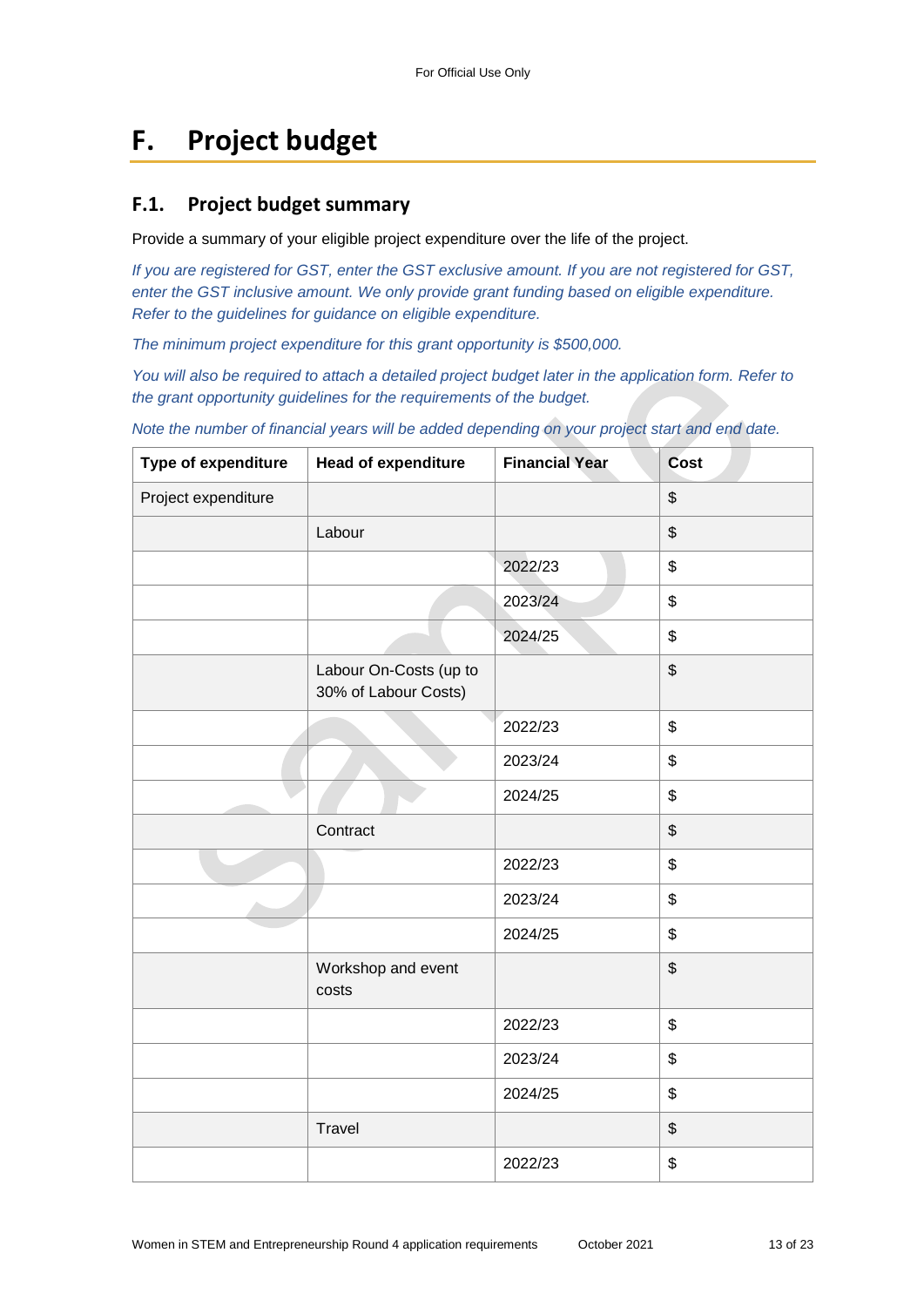| <b>Type of expenditure</b> | <b>Head of expenditure</b>    | <b>Financial Year</b> | Cost                    |
|----------------------------|-------------------------------|-----------------------|-------------------------|
|                            |                               | 2023/24               | \$                      |
|                            |                               | 2024/25               | \$                      |
|                            | Training                      |                       | \$                      |
|                            |                               | 2022/23               | \$                      |
|                            |                               | 2023/24               | \$                      |
|                            |                               | 2024/25               | \$                      |
|                            | Other eligible<br>expenditure |                       | \$                      |
|                            |                               | 2022/23               | \$                      |
|                            |                               | 2023/24               | \$                      |
|                            |                               | 2024/25               | $\sqrt[6]{\frac{1}{2}}$ |
| Total                      |                               |                       |                         |

Provide details of Other eligible expenditure.

*Your response is limited to 2000 characters including spaces and does not support formatting.* 

#### **Grant funding requested**

You will be asked to enter the amount of grant funding you are requesting. Validations will limit your request to be within the grant opportunity guidelines.

#### **F.2. Source of funding**

In this section you must provide details of how you will fund the project, other than the grant funding sought.

*The total of all sources of funding plus your grant, should be equal to your total project expenditure in the section above.* 

*Your own contribution to the project is also considered a 'source of funding' and must be provided.* 

You will need to provide the following information for all other sources of funding

- Name of contributor
- Type of contributor

*Contributors are divided into the following types* 

- o *Your contribution*
- o *Other non-government contribution*
- Value of contribution
- Date due of contribution
- Description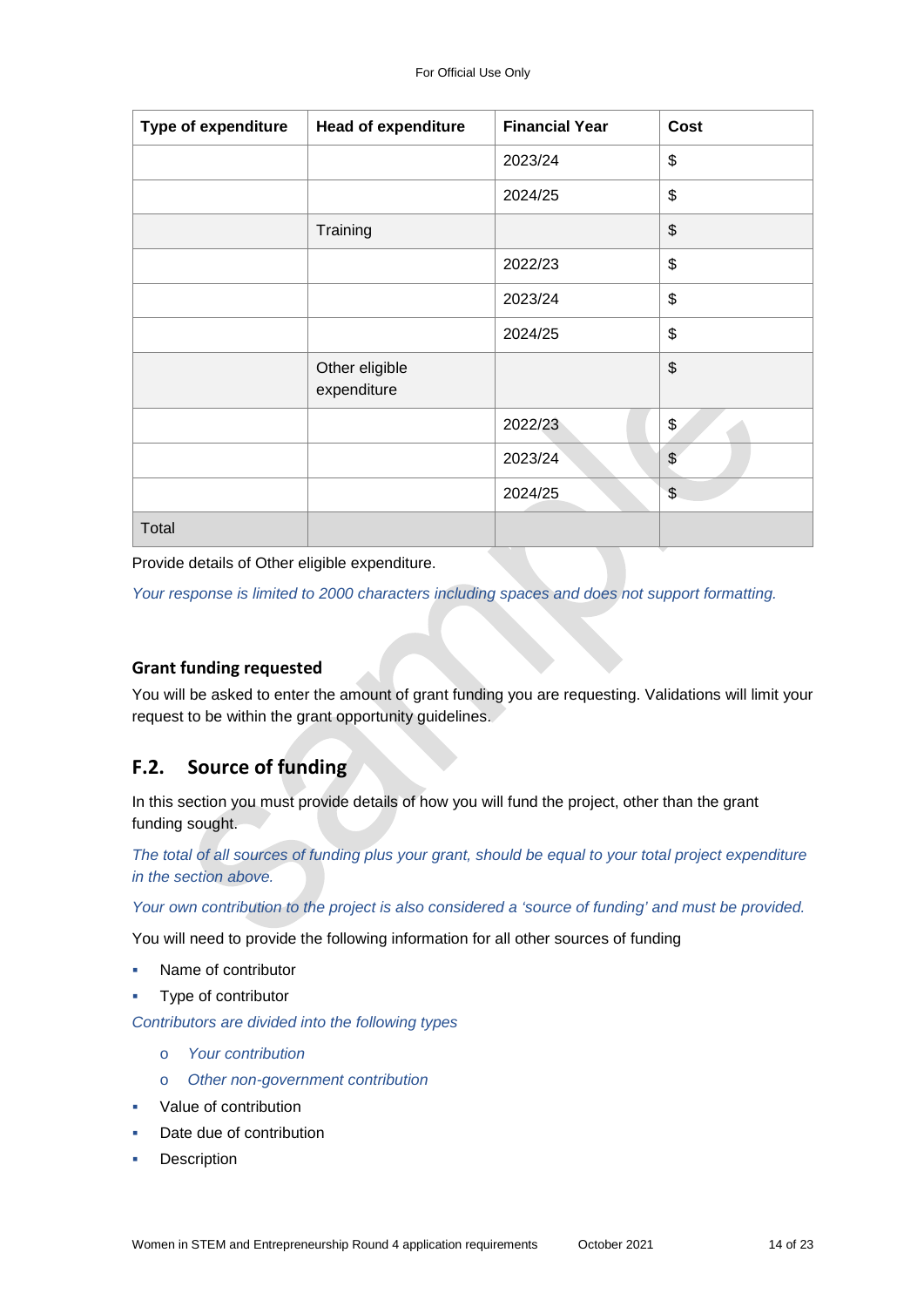*You may need to provide details around whether your contribution is sourced from bank loans, equity or cash flow etc.* 

 $\sim$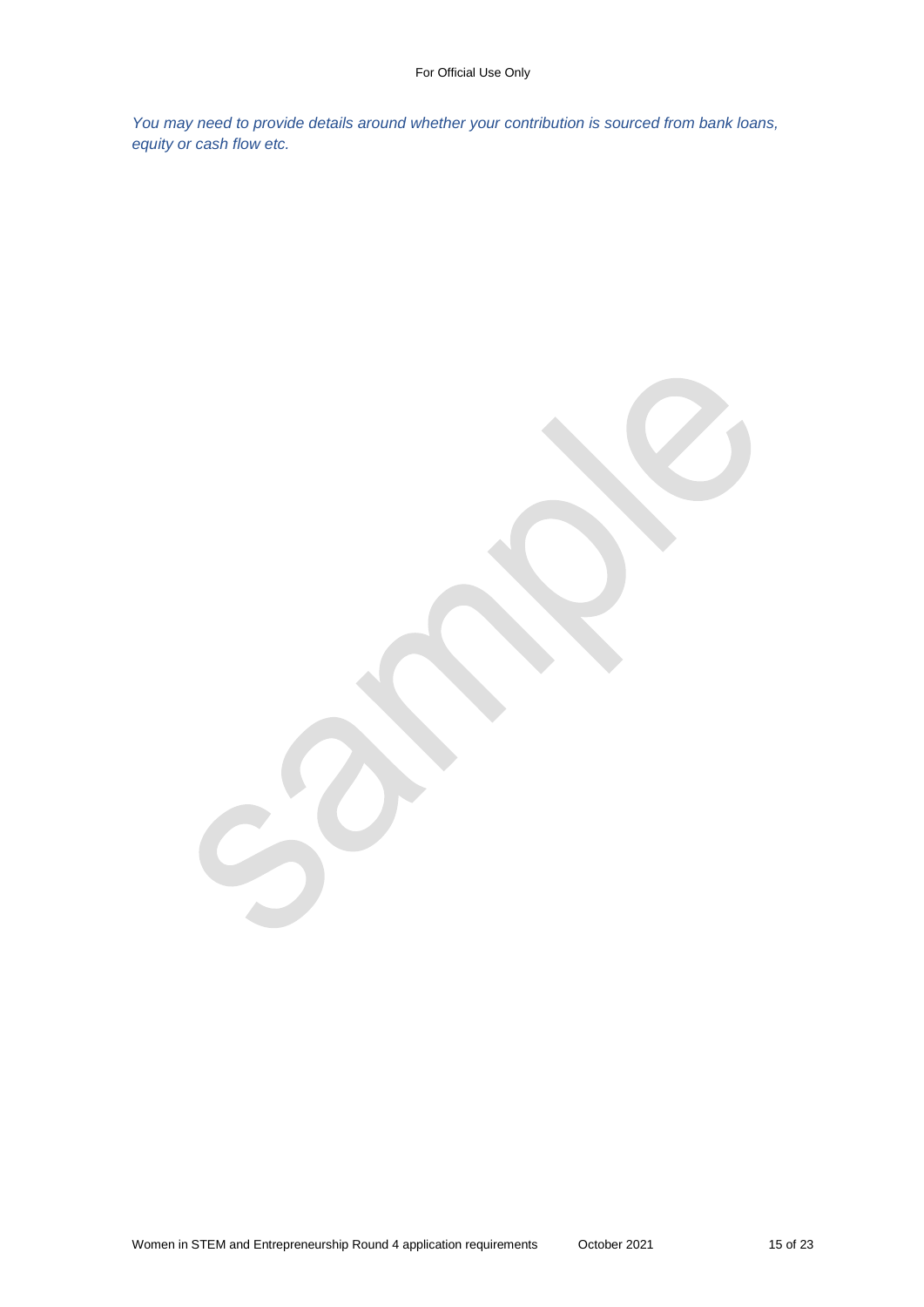# **G. Assessment criteria**

We will assess your application based on the weighting given to each criterion and against the indicators listed beneath each criterion. We will only consider funding applications that score at least 50 per cent against each criterion as these represent best value for money.

*The amount of detail and supporting evidence you provide should be commensurate with the project size, complexity and grant amount requested. You should define, quantify and provide evidence to support your answers.* 

To support you responses you must include mandatory attachments later in the application. Your responses to the assessment criteria will be considered the primary source of information for the assessment.

## **G.1. Assessment criterion 1 (40 points)**

*Your response is limited to 5000 characters including spaces and does not support formatting.* 

#### **Benefits to girls' and women's participation in STEM and/or entrepreneurship (40 points).**

Describe the problem, gap or opportunity your project will address and what activities will be undertaken by identifying:

- a. the specific problem, gap, intersectionality or opportunity that you aim to address through your project. Your project must relate to Australian girls and/or women's participation in STEM and/or entrepreneurship education and careers
- b. how your project will address your identified problem, gap or opportunity including how you will incorporate an intersectional approach to planning and implementation and
- c. how your project will deliver one or more of the following:
	- increased awareness and understanding of the barriers to participation of girls and women in STEM education, careers, innovation and/or entrepreneurship
	- increased participation, development and leadership of girls and women in STEM education, careers, innovation and entrepreneurship, including senior leadership and decision making positions in government, research organisations, industry and businesses
	- **•** broader and stronger networks and support for girls and women in STEM education, careers, innovation and entrepreneurship
	- d. how your project will stimulate, support and deliver long term systemic and cultural change beyond the project period.

## **G.2. Assessment criterion 2 (30 points)**

#### *Your response is limited to 5000 characters including spaces and does not support formatting.*

#### **Capacity and capability to deliver the project (30 points).**

Demonstrate your skills, network and experience in successful current projects and/or recent achievements in assisting girls and women to develop STEM and/or entrepreneurship capabilities and capacity including:

a. your track record and/or current experience with managing and delivering projects that support girls and women to participate and succeed in STEM education, careers, innovation and entrepreneurship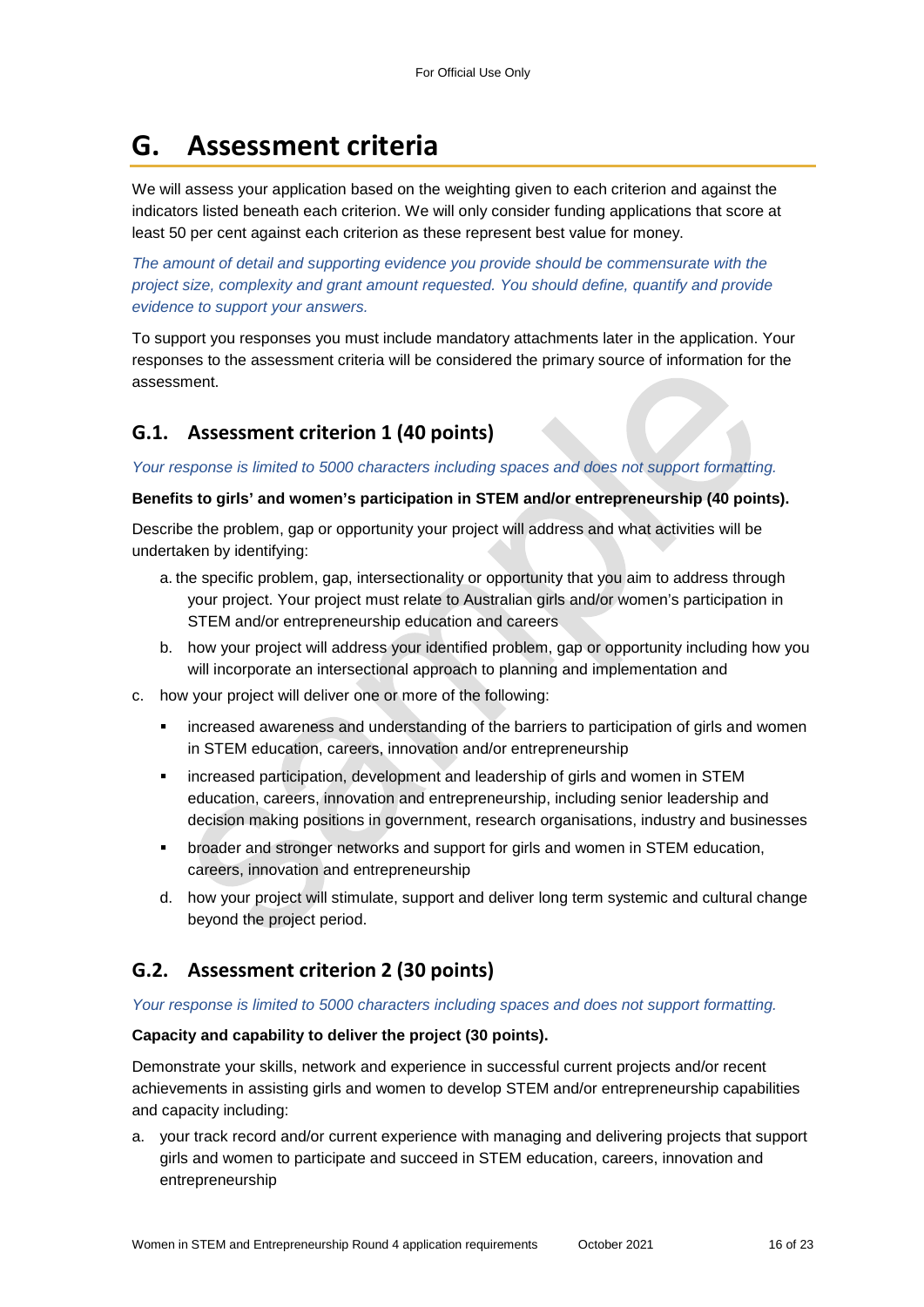- b. your access to resources, personnel and networks with relevant expertise and/or qualifications to deliver and evaluate your project
- c. your capacity to build and maintain relationships and networks in STEM and/or educational sectors to deliver your project. Provide evidence of current linkages, agreements and/or other support from other organisations relevant to the scale of your intended project.

You are required to attach a project plan which must include a preliminary evaluation plan (maximum 2 pages) and a project risk management plan including COVID-19 contingency plan.

You also must attach evidence (e.g. evaluation reporting) of your previous project activities that have resulted in an increase in the awareness or participation of women in STEM education, careers, innovation and/or entrepreneurship. These attachments are to support your responses and you will be asked to provide them later in the application.

## **G.3. Assessment criterion 3 (30 points)**

*Your response is limited to 5000 characters including spaces and does not support formatting.* 

#### **Impact of the grant funding on your project (30 points).**

You should demonstrate this by identifying:

- a. the likelihood your project would not continue, succeed, grow or expand without the grant
- b. the impact the grant will have on the size, scale, timing, effectiveness and/or long term impact of your project, including long term financial sustainability of your project
- c. how you will measure, evaluate and promote your progress and achievements during and after the project period including progress against grant objectives and outcomes, and measurable targets and key performance indicators of success
- d. the total additional investment the grant will leverage and explain how this benefits your project.

You must attach a project budget to support your responses later in the application.

## **H. Project partners**

You must provide details about your project partners.

*For details about project partner contributions refer to the grant opportunity guidelines.* 

*You must attach a letter of support for each project partner. A template for the letter of support is available on business.gov.au.* 

You must provide

- Australian Business Number (ABN)
- Other registration number where applicable
- Business address
- Postal address
- Contact details
- Project partner letter of support attached. Letter to include details of partner contributions.

Upload the project partner letter of support and include the following details:

details of the project partner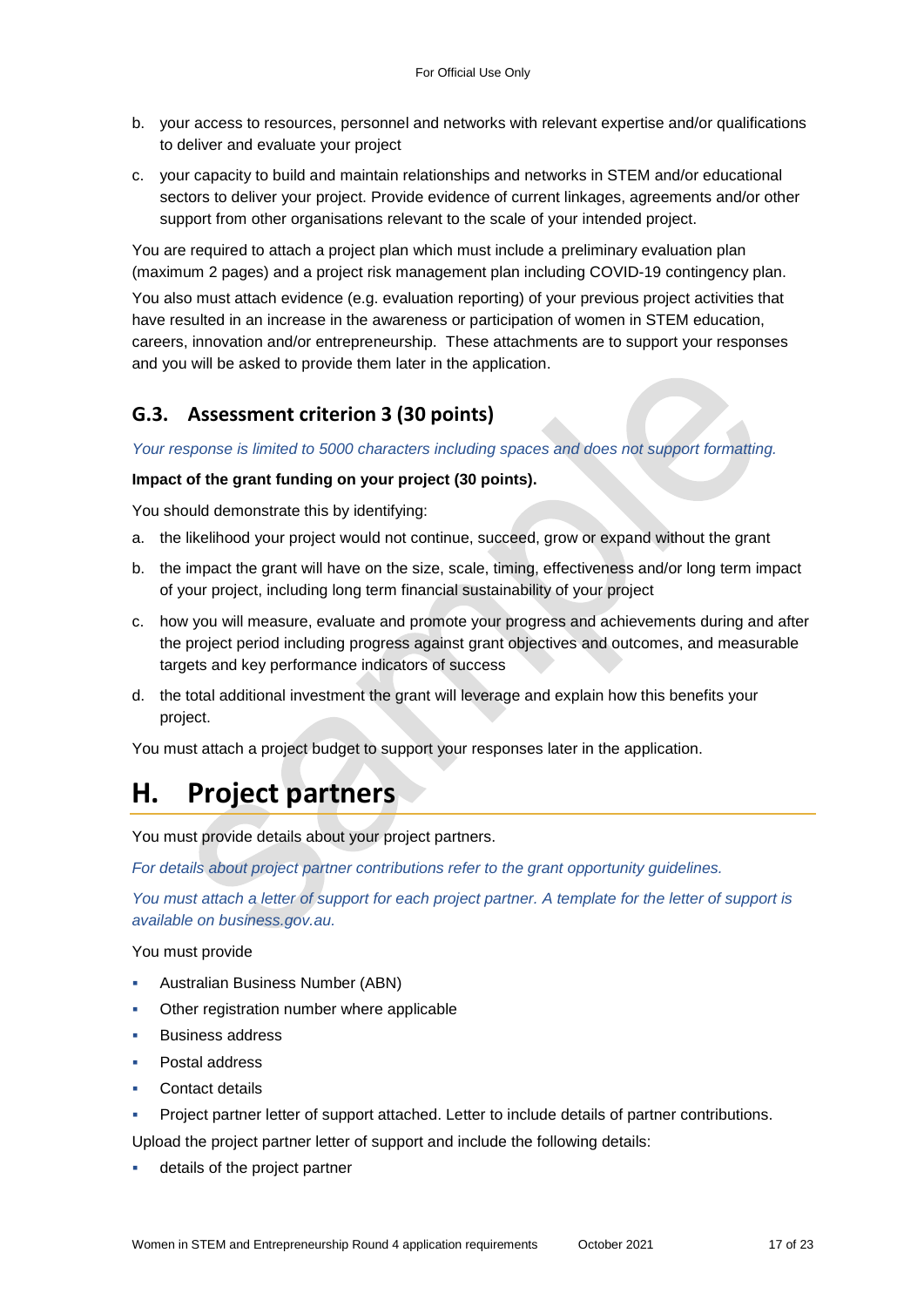- an overview of how the project partner will work with the lead organisation and any other project partners in the group to successfully complete the project
- an outline of the relevant experience and/or expertise the project partner will bring to the group
- the roles/responsibilities the project partner will undertake, and the resources it will contribute (if any)

You must have a formal arrangement in place with all parties prior to execution of the grant agreement.

## **I. Bank account details**

#### **H.1 Bank Account Details**

If your application is successful we will need to set up a payment process to pay your grant. We need your bank account details to do this. If your application is not successful we will not process these details.

*We can only pay grant funding to the applicant organisation, who if successful will be party to a grant agreement with the Commonwealth. You must provide bank account details for this organisation.* 

### **Account details**

Account name

**BSB** 

Account number

#### **Payment contact**

Given name

Family name

Email address

Phone Number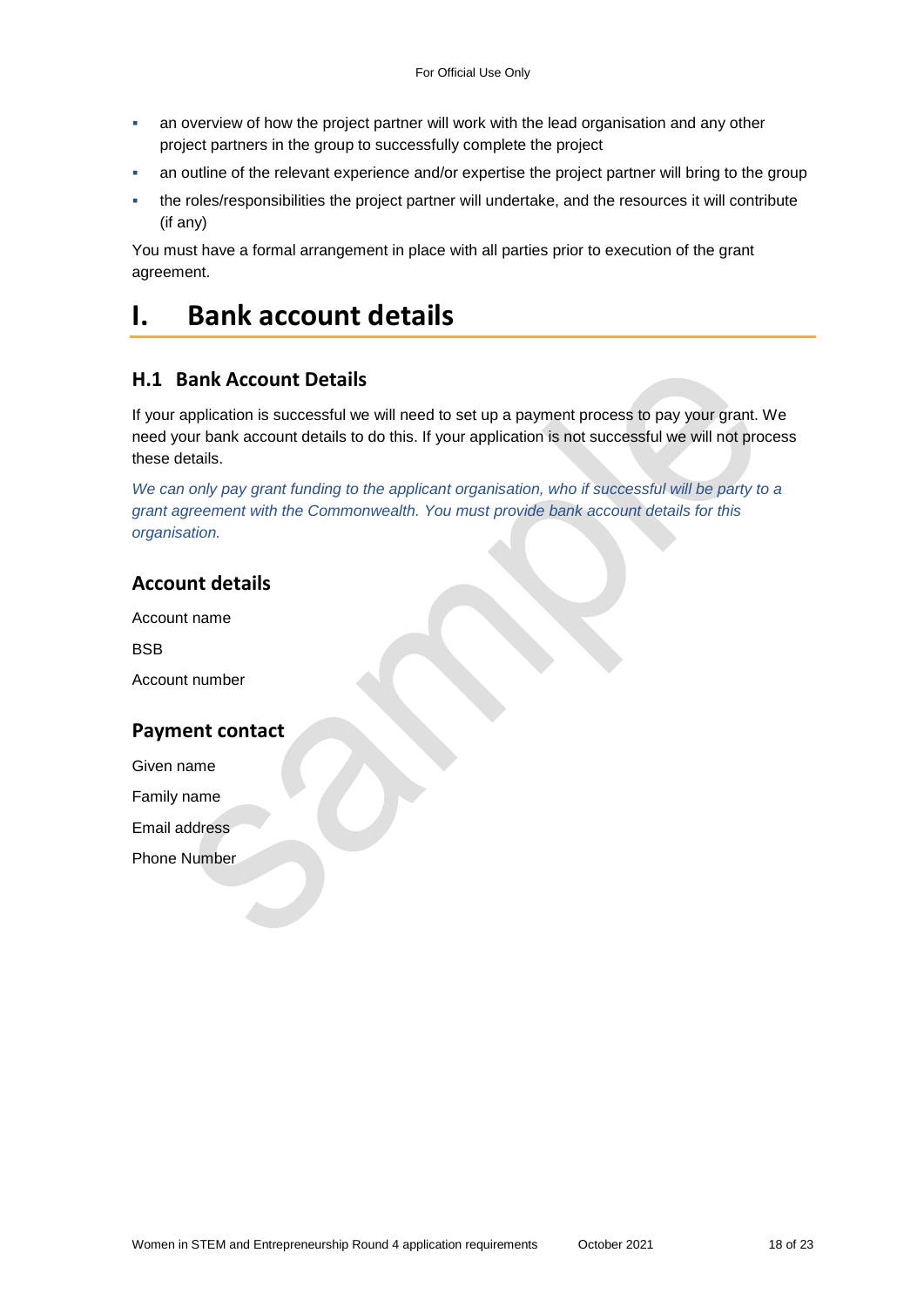# **J. Application finalisation**

You must answer the following questions and add any supporting documentation required.

## **J.1. Conflict of interest**

Do you have any perceived or existing conflicts of interest to declare?

*Refer to the grant opportunity guidelines for further information on your conflict of interest responsibilities.* 

If yes, describe the perceived or existing conflicts of interest.

*Your response is limited to 750 characters including spaces and does not support formatting.* 

If yes, describe how you anticipate managing this conflict.

*Your response is limited to 750 characters including spaces and does not support formatting.* 

## **J.2. Program feedback**

How did you hear about the grant opportunity?

*You may select from a drop-down menu.* 

## **J.3. Additional documentation**

You must attach the following supporting documentation.

Project plan

*You are required to attach a project plan that must include a preliminary evaluation plan (maximum of 2 pages) and project risk management plan including COVID-19 contingency plan. The project plan is not in lieu of assessment criteria responses.* 

Project budget

*You must attach a detailed project budget to demonstrate your estimated project expenditure (including quantified in-kind contributions).* 

Evaluation evidence

*You must attach evidence (e.g. evaluation reporting) of your previous project activities that have resulted in an increase in the awareness or participation of women in STEM education, careers, innovation and/or entrepreneurship* 

Letter of support

*You must provide evidence from your board (or chief executive officer or equivalent if there is no*  board) that your project is supported and that you can complete the project and meet the costs of *the project not covered by grant funding.* 

You must attach the following supporting documentation where applicable.

National Security Plan (where applicable)

*Where you have indicated that your organisation has a plan or framework in place to manage any potential security risk you must attach a copy of this plan.* 

Trust deed (where applicable).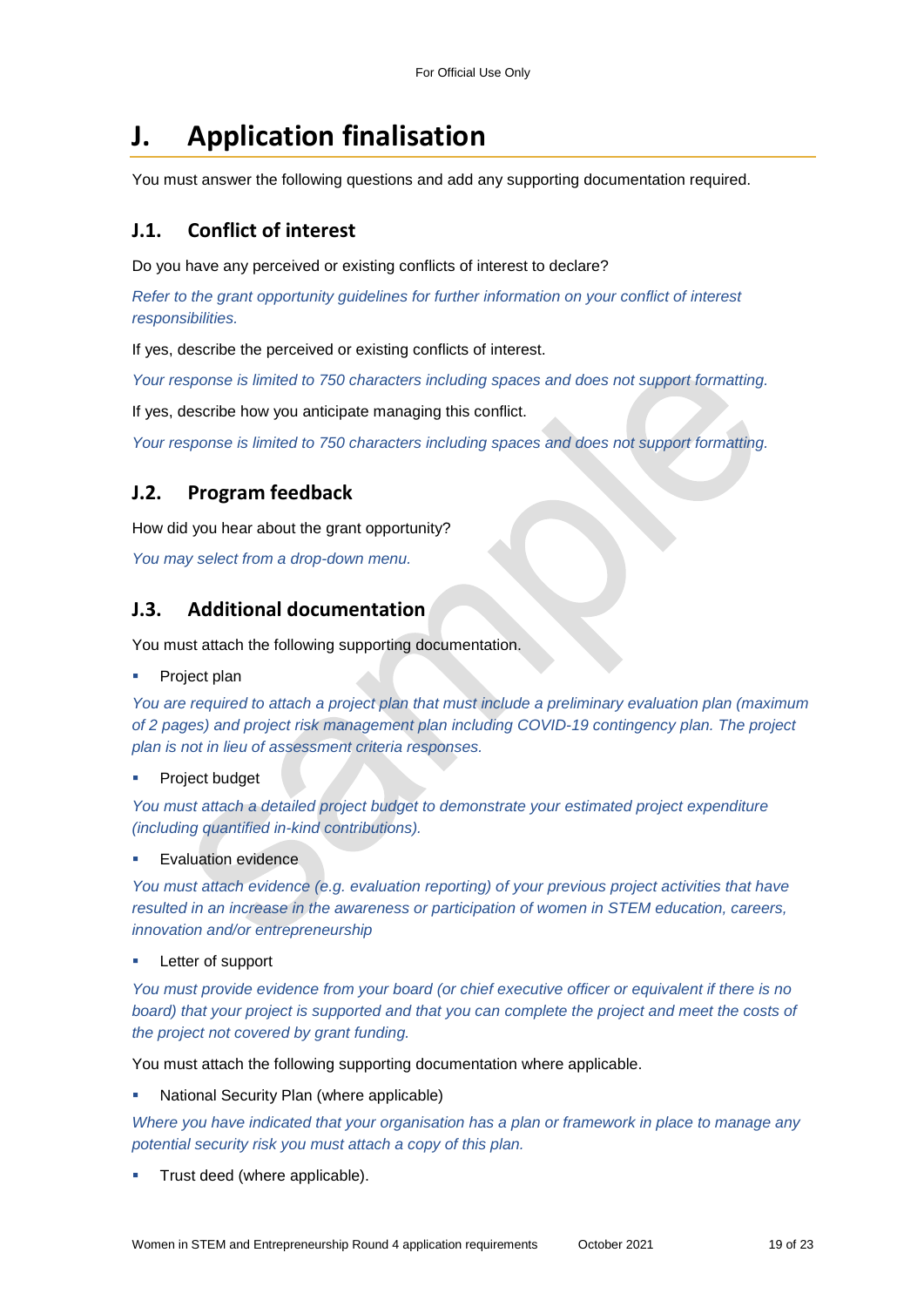*Where you have indicated your entity type is a trustee applying on behalf of a trust, you must attach trust documents showing the relationship of the incorporated trustee to the trust.*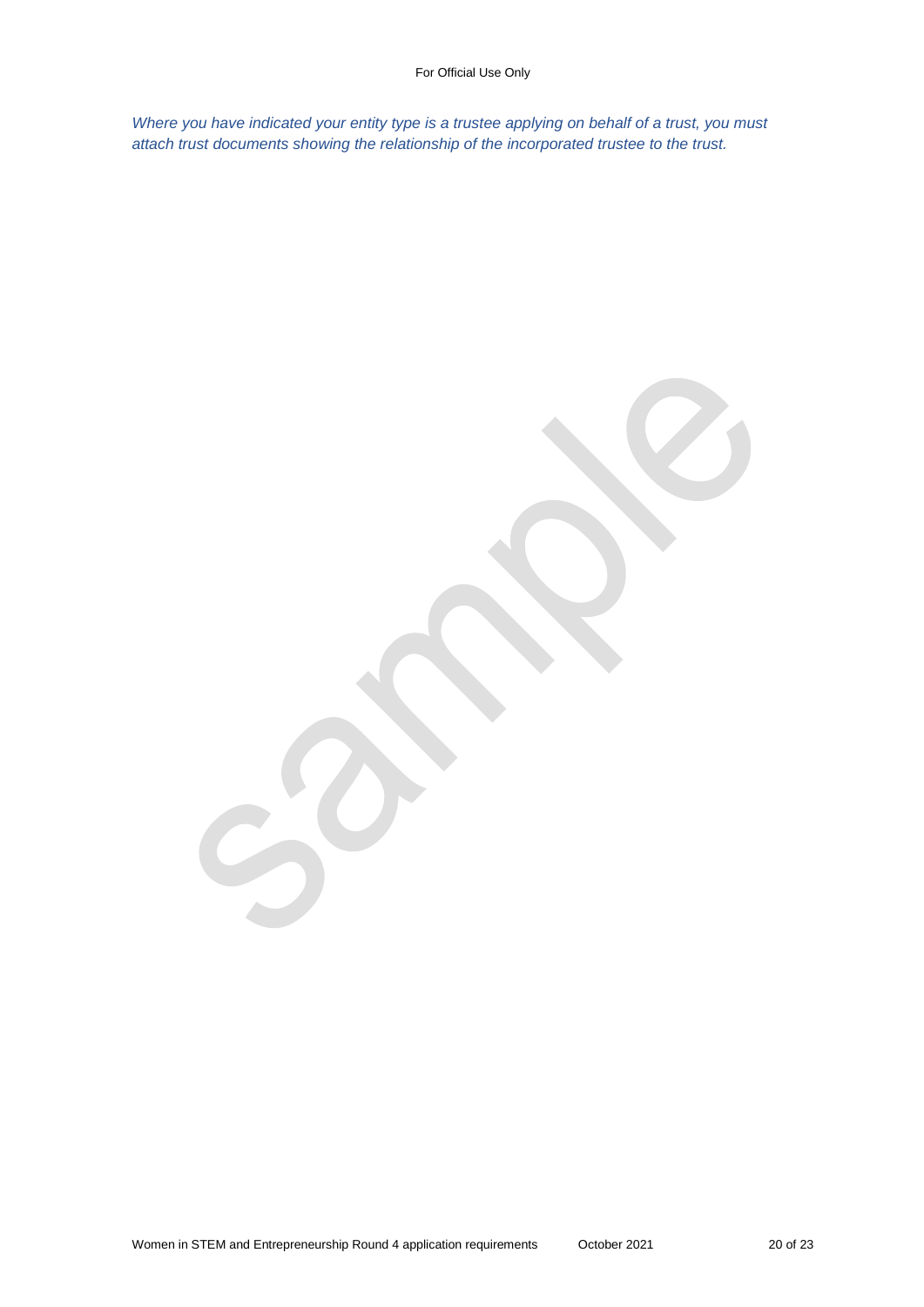## **K. Primary contact page**

You must provide the details of a primary contact for your application. The details include

- **Given name**
- Family name
- **•** Position title
- **Email address**
- Phone number
- Mobile number
- Primary address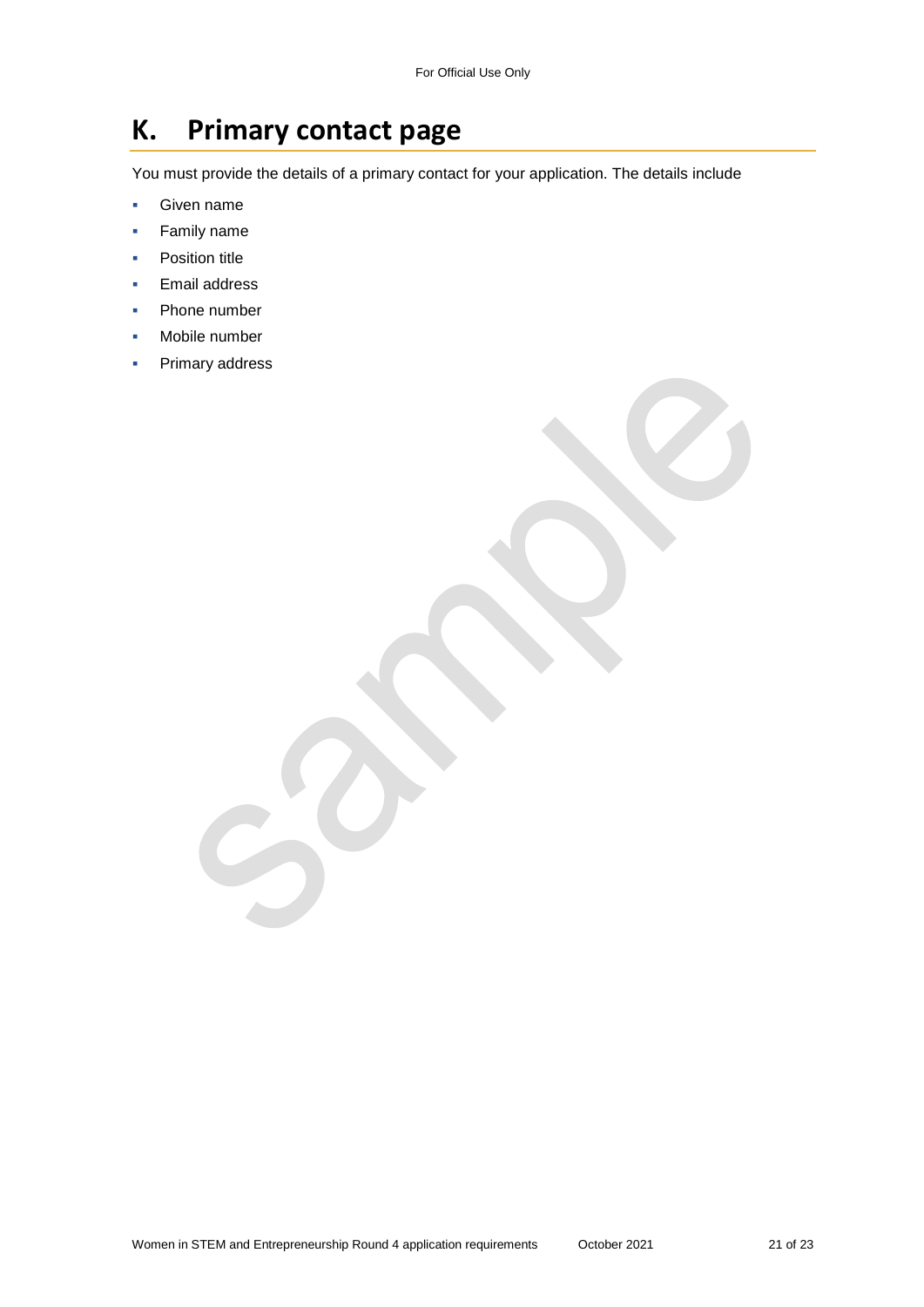# **L. Application declaration**

In order to submit your application you will be required to agree to the following declaration.

## **L.1. Privacy and confidentiality provisions**

I acknowledge that this is an Australian Government program and that the Department of Industry, Science, Energy and Resources (the department) will use the information I provide in accordance with the following:

- [Australian Government Public Data Policy Statement](https://www.pmc.gov.au/sites/default/files/publications/aust_govt_public_data_policy_statement_1.pdf)
- [Commonwealth Grants Rules and Guidelines](https://www.finance.gov.au/government/commonwealth-grants/commonwealth-grants-rules-guidelines)
- grant opportunity guidelines
- applicable Australian laws

Accordingly, I understand that the department may share my personal information provided in this application within this department and other government agencies:

- a. for purposes directly related to administering the program, including governance, research and the distribution of funds to successful applicants
- b. to facilitate research, assessment, monitoring and analysis of other programs and activities unless otherwise prohibited by law.

I understand that where I am successful in obtaining a grant, the financial information that I provide for the purposes of payment will be accessible to departmental staff to enable payments to be made through the department's accounts payable software system.

I understand that information that is deemed 'confidential' in accordance with the grant opportunity guidelines may also be shared for a relevant Commonwealth purpose.

The department will publish information on individual grants in the public domain, including on the department's website, unless otherwise prohibited by law.

## **L.2. Applicant declaration**

I declare that I have read and understood the [program/grant opportunity] guidelines, including the privacy, confidentiality and disclosure provisions.

I declare that the proposed project outlined in this application and any associated expenditure has been endorsed by the applicant's board/ management committee or person with authority to commit the applicant to this project.

I declare that the applicant will comply with, and require that its subcontractors and independent contractors comply with, all applicable laws.

I declare that the information contained in this application together with any statement provided is, to the best of my knowledge, accurate, complete and not misleading and that I understand that giving of false or misleading information is a serious offence under the *Criminal Code Act 1995*  (Cth)*.* 

I acknowledge that I may be requested to provide further clarification or documentation to verify the information supplied in this form and that the department may, during the application process, consult with other government agencies, including state and territory government agencies, about